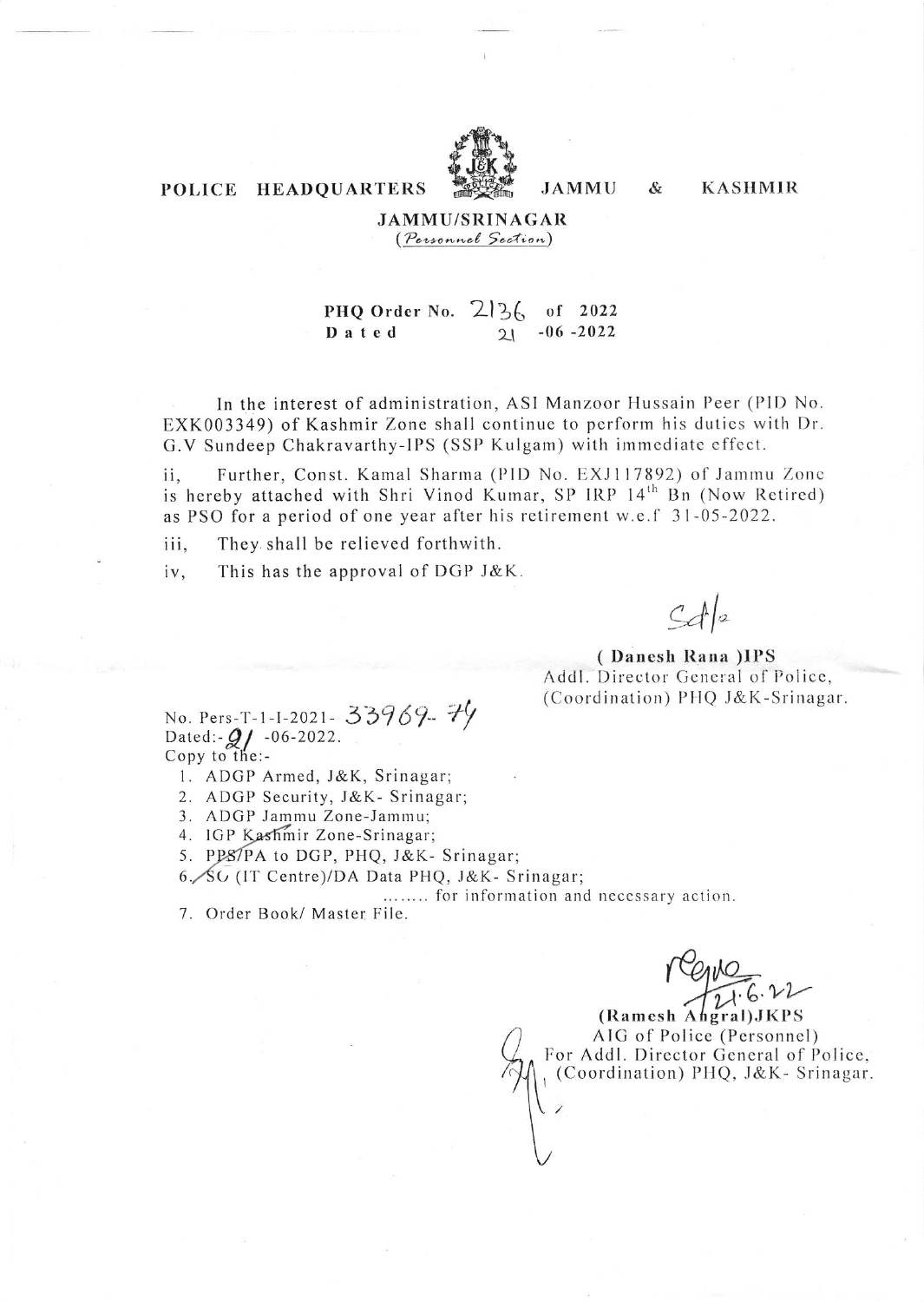# POLICE HEADQUARTERS



**JAMMU** 

&

**KASHMIR** 

## **JAMMU/SRINAGAR** (Personnel Section)

#### PHQ Order No. 2137 of 2022 Dated  $21 - 06 - 2022$

In the interest of administration, HC Ghulam Mohi-ud-Din (PID No. ARP031490) of Armed Zone is hereby attached with Shri Nisar Ahmad Bakshi-DySP ANTF Kashmir as PSO till his posting at present place.

Further, Sgct Abdul Hameed (PID No. ARP066168) of JKAP 11th Sec ii. shall continue to perform his duties with Smt. Shahzada Parveen (Retired SSP) as PSO for a period of another (06) months.

They shall be relieved forthwith. iii.

This has the approval of DGP J&K. iv,

 $dA|_2$ 

(Danesh Rana) IPS Addl. Director General of Police, (Coordination) PHQ J&K-Srinagar.

No. Pers-T-1-2022- 33963 Dated:  $-2/ -06-2022$ . Copy to the:-

1. ADGP Armed, J&K- Srinagar;

2. ADGP Security, J&K- Srinagar;

3. Commandant JKAP 11<sup>th</sup> Sec. Bn;

4. PPS/PA to DGP, PHQ, J&K- Srinagar;

5. SO (IT Centre) PHQ, J&K- Srinagar;

6. DA (Data), PHQ, J&K- Srinagar;

........ for information and necessary action. 7. Order Book/ Master File.

(Ramesh Angral) JKPS AIG of Police (Personnel) For Addl. Director General of Police, (Coordination) PHQ, J&K- Srinagar.